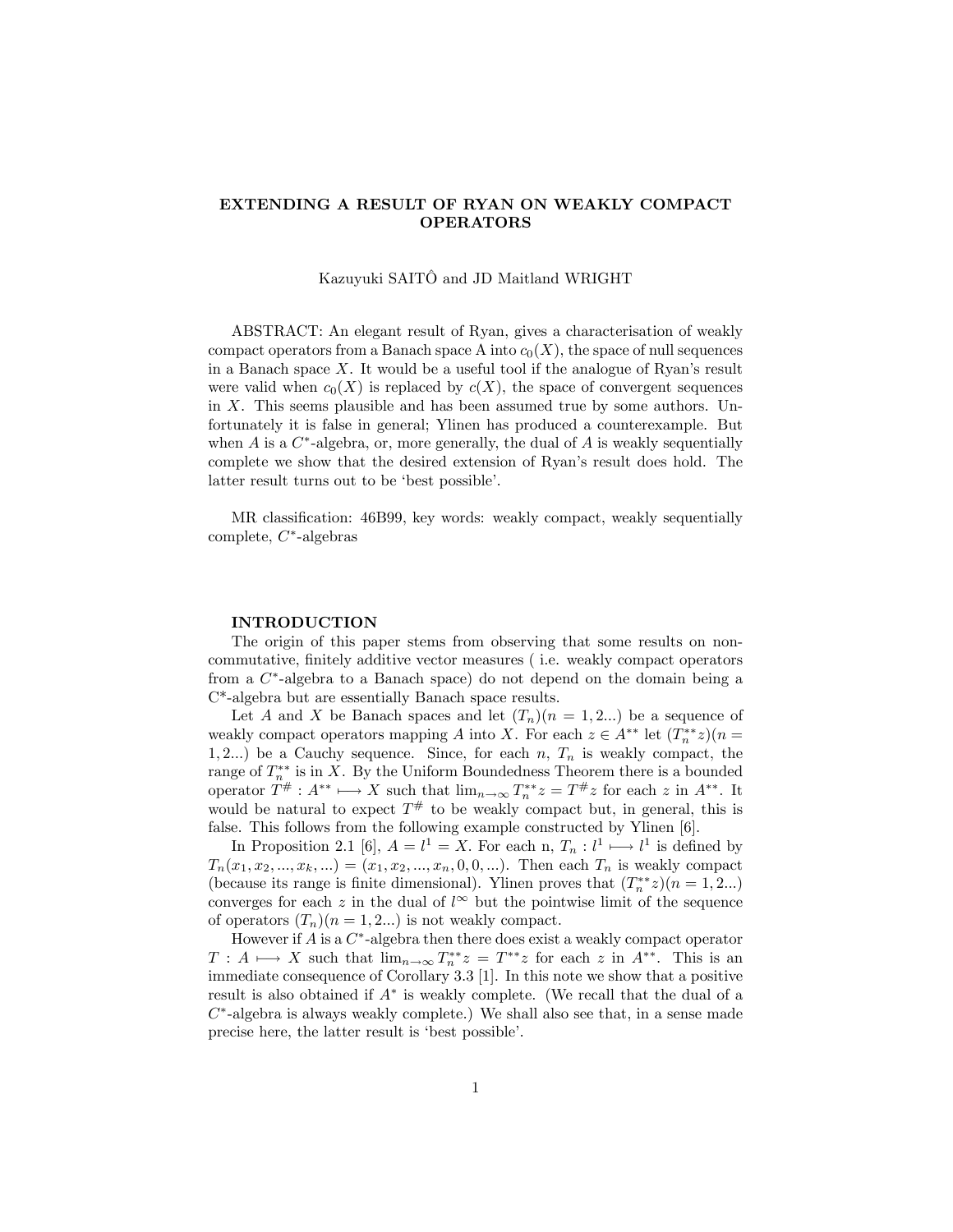Ryan [4] characterised weakly compact operators from a Banach space A into  $c_0(X)$ , the space of null sequences in a Banach space X; see Propostion 2.4 below. When  $c_0(X)$  is replaced by  $c(X)$ , the space of convergent sequences in X, the natural extension of Ryan's characterisation does not hold, in general. But when  $X^*$  is weakly (sequentially) complete then we show, in Section 2, that Ryanís characterisation can be generalised successfully by applying the results we obtain in Section 1. This can then be applied to underpin some fundamental work on weak compactness and multi-linear operators on Banach spaces [3].

## 1. CONVERGENT SEQUENCES OF WEAKLY COMPACT OP-ERATORS

Let us recall that a Banach space  $Z$  is said to be *weakly complete* if, whenever  $(z_n)(n = 1, 2...)$  is a sequence in Z such that  $(\phi z_n)(n = 1, 2...)$  is a Cauchy sequence for every  $\phi$  in  $Z^*$ , then there exists z in Z such that  $\phi z_n \to \phi z$  for every  $\phi$  in  $Z^*$ . Some authors use the term *weakly sequentially complete* for the same property.

THEOREM 1.1 Let  $A$  be a Banach space such that  $A^*$  is weakly complete. Let X be a Banach space and let  $(T_n)(n = 1, 2...)$  be a sequence of weakly compact operators from A into X. Let  $(T_n^{**}z)(n=1,2...)$  be a Cauchy sequence for each  $z$  in  $A^{**}$ . Then there exists a weakly compact operator  $T$  such that  $||(T^{**}-T^{**}_n)z|| \to 0 \text{ for each } z \text{ in } A^{**}.$ 

PROOF: Since  $T_n$  is weakly compact,  $T_n^{**}$  maps  $A^{**}$  into X. Let  $T^{\#}z =$  $\lim_{n \to \infty} T_n^{**}$  for each z in  $A^{**}$ . Then, by the Uniform Boundedness Theorem,  $T^{\#}$ is a bounded linear operator from  $A^{**}$  into X. Let T be the restriction of  $T^{\#}$ to A.

Fix  $\phi \in X^*$ . Then, for each  $z \in A^{**}$ ,

$$
\lim_{n\to\infty} \langle T_n^{**}z, \phi \rangle = \langle T^\#z, \phi \rangle.
$$

So  $\lim_{n\to\infty} \langle z, T_n^* \phi \rangle = \langle T^{\#} z, \phi \rangle$ . So  $(T_n^* \phi)(n = 1, 2...)$  is a weakly Cauchy sequence in  $A^*$ . By the hypothesis that  $A^*$  is weakly complete, it follows that there exists a unique  $\alpha \in A^*$  such that  $\langle z, \alpha \rangle = \langle T^{\#} z, \phi \rangle$  for all z in  $A^{**}$ .

All that is now needed is to show that  $T^{**} = T^{\#}$ . Since this has been a source of error in the past we wish to avoid being too glib and so give a detailed elementary argument.

Let  $(z_t)$  be a net in  $A^{**}$  which converges to 0 in the  $\sigma(A^{**}, A^*)$ -topology. So  $\langle z_t, \alpha \rangle \to 0$ . Thus  $\langle T^{\#} z_t, \phi \rangle \to 0$  for each  $\phi$  in  $X^*$ . So  $T^{\#}$  is a continuous map of  $A^{**}$ , equipped with the weak\*-topology, to X equipped with the weak topology. Since the norm closed unit ball of  $A^{**}$  is weak\* compact, the image of the unit ball of  $A^{**}$  under the map  $T^{\#}$  is weakly compact. Hence  $T^{\#}$ , and its restriction to A, T, is weakly compact. Thus, by Lemma VI.2.3. and Theorem VI.4.2 of [2],  $T^{**}$  is weak\* to weak continuous from  $A^{**}$  to X. By Goldstine's Theorem, see Theorem V.4.5 [2], the norm closed unit ball of  $A$  is weak\*-dense in the norm closed unit ball of  $A^{**}$ . Hence  $T^{\#} = T^{**}$ .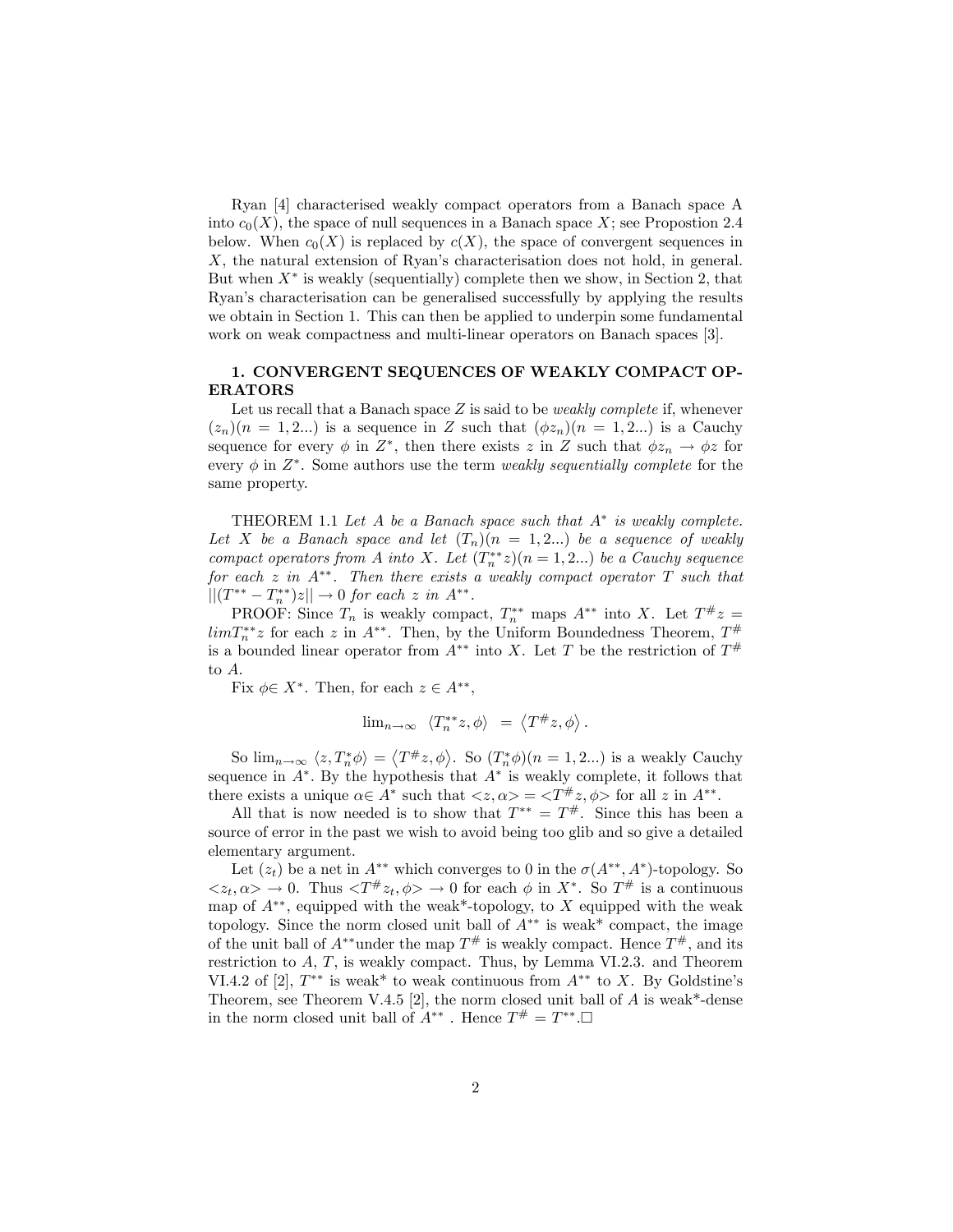REMARK Let  $A$  be a  $C^*$ -algebra then its dual is the predual of a von Neumann algebra and so, by Corollary III. 5.2 [5], the dual of  $A$  is weakly complete. Hence Theorem 1.1 applies whenever  $A$  is a  $C^*$ -algebra.

It turns out that Theorem 1.1 is 'best possible'. To make this claim precise it is convenient to introduce the following definition:

DEFINITION 1.2 Let  $X$  be a Banach space. A Banach space  $A$  is said to have the weak compactness stability property with respect to  $X$ , if, given any sequence of weakly compact operators  $(T_n)(n = 1, 2...)$ , each mapping A into X, and with  $(T_n^{**}z)(n=1,2...)$  a Cauchy sequence for each z in  $A^{**}$ , then there exists a weakly compact operator T such that  $\lim_{n\to\infty} T_n^{**} z = T^{**} z$  for each z in  $A^{**}$ .

PROPOSITION 1.3 Let A be a Banach space with the weak compactness stability property with respect to some non-zero Banach space  $X$ . Then  $A^*$  is weakly complete.

PROOF: Let  $(\phi_n)(n = 1, 2...)$  be a weakly Cauchy sequence in  $A^*$ . Then, for each z in  $A^{**}$ ,  $\lim_{n\to\infty}$  <  $z, \phi_n$  > exists. By the Uniform Boundedness Theorem, there exists a bounded linear functional  $\psi^{\#}$  on  $A^{**}$  such that  $\psi^{\#}(z)$  =  $\lim_{n\to\infty}$  < z,  $\phi_n$  > for each z in  $A^{**}$ .

Since X is a non-zero Banach space it contains a non zero element  $x_0$ . For each n, let  $T_n : A \longrightarrow X$  be defined by

$$
T_n(a) = \langle a, \phi_n \rangle x_0.
$$

Then  $T_n$  has one dimensional range and so is (weakly) compact. Furthermore  $T_n^{**}(z) = \langle z, \phi_n \rangle x_0$  for each z in  $A^{**}$ . It now follows from the weak compactness stability property for  $X$  that there exists a weakly compact operator  $T$  mapping A into X, such that

$$
T^{**}(z) = \lim_{n \to \infty} T_n(z) = \lim_{n \to \infty} \langle z, \phi_n \rangle x_0 = \psi^{\#}(z) x_0 \text{ for each } z \text{ in } A^{**}.
$$

Since  $T$  is weakly compact then, as remarked in the proof of Theorem 1.1,  $T^{**}$  is weak\* to weak continuous as a map from  $A^{**}$  to X. Thus  $\psi^{\#}$  is a weak\* continuous linear functional on  $A^{**}$ . So, by Theorem V.3.9 [2],  $\psi^{\#}$  may be identified with an element of  $A^*$ . Hence  $(\phi_n)(n = 1, 2...)$  is weakly convergent. Thus  $A^*$  is weakly complete.  $\square$ 

COROLLARY 1.4 Let A be a Banach space. Then the following conditions are equivalent:

 $(i)$   $A^*$  is weakly complete.

(ii) A has the weak compactness stability property with respect to some Banach space of non-zero dimension.

(iii) A has the weak compactness stability property with respect to every Banach space X.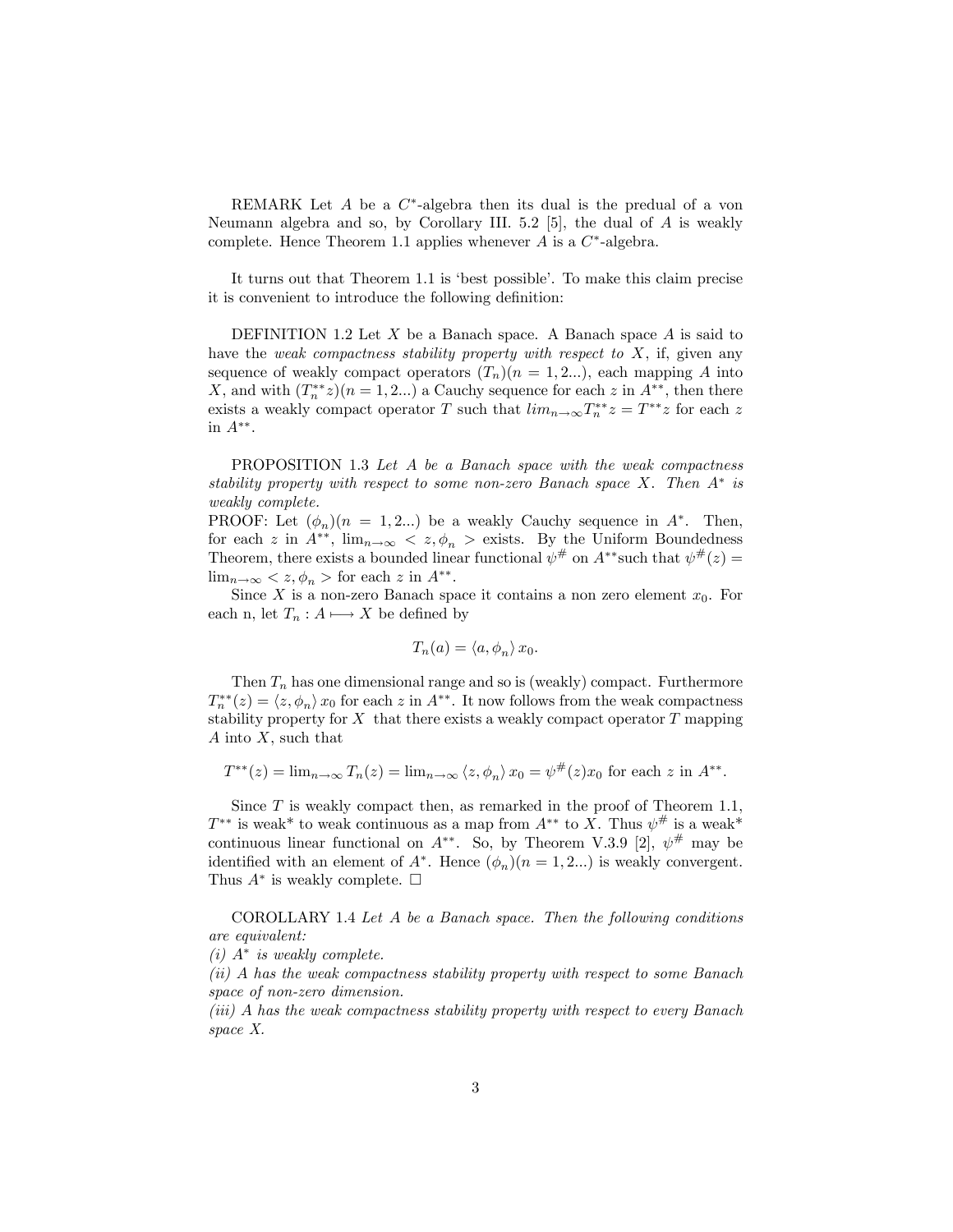PROOF: By Theorem 1.1, (i) implies (iii). Trivially (iii) implies (ii). By Proposition1.3 (ii) implies (i).  $\square$ 

#### 2. EXTENDING RYAN'S LEMMA

For any Banach space X, let  $c(X)$  be the Banach space of all (norm) convergent sequences in  $X$ , equipped with the supremum norm. Those elements of  $c(X)$  which are sequences in X converging (in norm) to 0, form a closed subspace which is denoted by  $c_0(X)$ .

For each positive integer n, let  $T_n$  be a bounded linear operator from a Banach space A into a Banach space X. Let  $\lim T_n a$  exist for each a in A. Then  $(T_n a)(n = 1, 2...)$  is a vector in  $c(X)$ . Let  $T_\infty$  be the linear map from A into X defined by  $T_{\infty} a = \lim T_n a$  for each a in A. We use **T** to denote the operator from A to  $c(X)$  associated with the sequence  $(T_n)(n = 1, 2...)$  and defined by  $\mathbf{T}(a) = (T_n a)(n = 1, 2...)$ . By applying the Uniform Boundedness Theorem we see that  $T_{\infty}$  and **T** are both bounded linear operators. Conversely, every bounded operator from A into  $c(X)$  arises in this way from a sequence of operators from A into X.

Let us recall [4] that, for  $1 \leq p < \infty$ , and X an arbitrary Banach space,  $l^p(X)$  is the Banach space whose points are the sequences  $\mathbf{x} = (x_n)$   $(n = 1, 2...)$ in X for which  $\sum_{1}^{\infty} ||x_n||^p < \infty$ . The norm of **x** is defined to be  $(\sum_{1}^{\infty} ||x_n||^p)^{1/p}$ . Also  $l^{\infty}(X)$  is defined to be the Banach space whose points are all bounded sequences in X and where the norm of  $\mathbf{x} = (x_n)(n = 1, 2...)$  is defined to be  $\sup\{||x_n|| : 1 \le n\}.$ 

Given  $\phi = (\phi_0, \phi_1, ...)$  in  $l^1(X^*)$  and  $\mathbf{x} = (x_n)(n = 1, 2...)$  in  $c(X)$ , let  $L_{\phi}(\mathbf{x}) = \phi_0(\lim x_n) + \sum_{n=1}^{\infty} \langle x_n, \phi_n \rangle$ . Then straightforward calculations show that  $L_{\phi}$  is a bounded linear functional on  $c(X)$  and its norm is  $\sum_{n=0}^{\infty} ||\phi_n||$ . Furthermore the map  $\phi \mapsto L_{\phi}$  can be shown to be a surjective isometry of  $l^1(X^*)$  onto  $c(X)^*$ . It follows from the remarks in [4] that the dual of  $l^1(X^*)$  can be identified in a natural way with  $l^{\infty}(X^{**})$ . Thus  $c(X)^{**}$  can be identified with  $l^{\infty}(X^{**})$ . Let  $\natural$  be the canonical embedding of X into  $X^{**}$ . Then a sequence  $(x_n)(n = 1, 2...)$  in  $c(X)$  is mapped to  $(\lim |x_n, \sharp x_1, \sharp x_2, ...)$  in  $l^{\infty}(X^{**})$ .

LEMMA 2.1 Let  $T$  be a bounded operator from a Banach space A into  $c(X)$ and let  $T_n(n = 1, 2...)$  and  $T_\infty$  be the operators from A into X associated with **T** as above. Fix L in  $c(X)^*$ . Then let  $\boldsymbol{\phi} = (\phi_0, \phi_1, ...)$  be the corresponding element of  $l^1(X^*)$ . Then, for each  $z \in A^{**}$ ,  $\langle \mathbf{T}^{**}z, L \rangle = \langle T^{**}_{\infty}z, \phi_0 \rangle + \sum_{n=1}^{\infty} \langle T^{**}_n z, \phi_n \rangle$ . PROOF: For each  $a \in A$ ,

$$
\langle \mathbf{T}a, L \rangle = \langle T_{\infty}a, \phi_0 \rangle + \sum_{n=1}^{\infty} \langle T_n a, \phi_n \rangle.
$$

Now let z be in the unit ball of  $A^{**}$ . Then, by Goldstine's Theorem (see above) there is a net  $(a_t)$  in the unit ball of A which converges weak\* to z. Then  $\mathbf{T}a_t \to \mathbf{T}^{**}z$  in the weak\* topology of  $c(X)^{**}$ . So  $\langle \mathbf{T}a_t, L \rangle \to$  $\langle \mathbf{T}^{**}z, L \rangle$ . Similarly, for each N,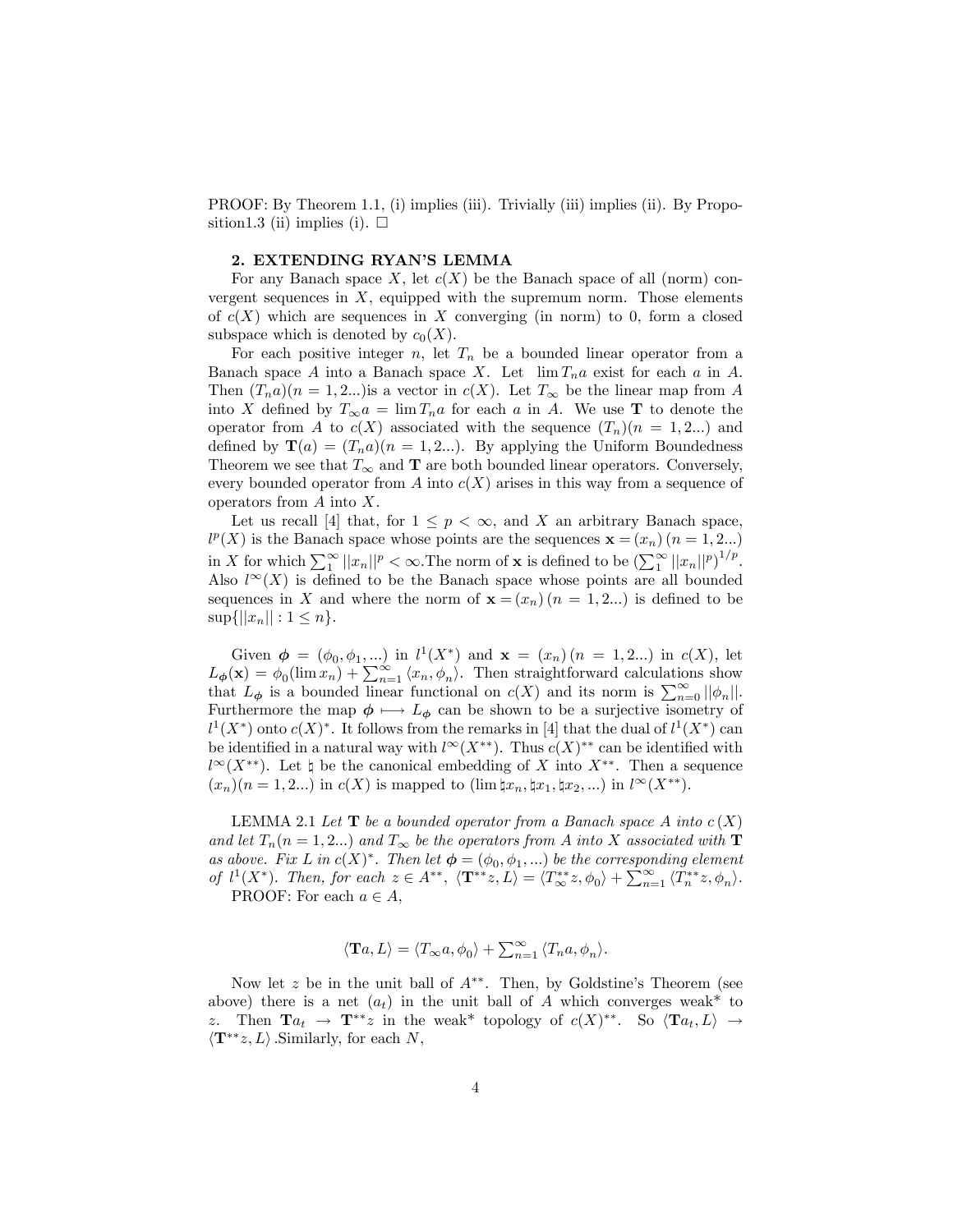$$
\langle T_{\infty}a_t, \phi_0 \rangle + \sum_{n=1}^N \langle T_n a_t, \phi_n \rangle \to \langle T_{\infty}^{**}z, \phi_0 \rangle + \sum_{n=1}^N \langle T_n^{**}z, \phi_n \rangle.
$$

Choose  $\varepsilon > 0$ . Choose N large enough to ensure that  $||\mathbf{T}|| \sum_{n=N+1}^{\infty} ||\phi_n|| \le$  $\varepsilon$ . Then for any w in the unit ball of  $A^{**}$ ,

 $\|\sum_{n=N+1}^{\infty} \langle T_n^{**}w, \phi_n \rangle \| \leq \|\mathbf{T}\| \sum_{n=N+1}^{\infty} |\phi_n| \leq \varepsilon$ . From this it follows by routine arguments that  $\langle \mathbf{T}^{**}z, L \rangle = \langle T^{**}_{\infty}z, \phi_0 \rangle + \sum_{n=1}^{\infty} \langle T^{**}_n z, \phi_n \rangle$ .

We have seen that  $c(X)^{**}$ can be identified with  $l^{\infty}(X^{**})$ . When this identification is made appropriately, we have:

COROLLARY 2.2 For each  $z$  in  $A^{**}$  we have

$$
\mathbf{T}^{**}(z) = (T^{**}_{\infty}z, T^{**}_1z, T^{**}_2z, ..., T^{**}_nz, ...)
$$

The following lemma is, in essence, proved by Ylinen [6]. For the convenience of the reader, we give a brief proof here as an application of Corollary 2.2.

LEMMA 2.3 Let  $A$  and  $X$  be Banach spaces and let  $T$  be a weakly compact operator from A into  $c(X)$ . Let  $(T_n)(n = 1, 2...)$  be the sequence of operators from A into X such that  $\mathbf{T}(a) = (T_n a)(n = 1, 2...)$  for each a in A. Then each  $T_n$  is weakly compact. Also  $T_\infty$ , the pointwise limit of  $(T_n)(n = 1, 2...),$  is weakly compact. Furthermore  $\lim T_n^{**}(z) = T_\infty^{**} z$  for each z in  $A^{**}$ .

PROOF: We recall that the product of a bounded operator and a weakly compact operator is weakly compact. Let  $\pi_n$  be the canonical projection of  $c(X)$ onto the  $n^{th}$ coordinate. Then  $T_n = \pi_n T$ . Hence  $T_n$  is weakly compact. Let  $\pi_{\infty}$ be the operator which maps  $(a_1, a_2, ...)$  in  $c(X)$  to lim  $a_n$ . Then  $T_{\infty} = \pi_{\infty} \mathbf{T}$ and so is also weakly compact.

Since **T** is weakly compact,  $T^{*}$  maps into (the canonical image of)  $c(X)$ .  $\text{So}(T^{**}_{\infty}z, T^{**}_1z, T^{**}_2z, ..., T^{**}_nz, ...)$  is a convergent sequence in X with limit  $T^{**}_{\infty}z$ .  $\Box$ 

PROPOSITION 2.4 (Ryan [4]) Let A and X be Banach spaces. Let  $(T_n)(n =$ 1,2...) be a sequence of bounded operators from A into X. Let  $||T_nz|| \to 0$  for each z in A. Then  $\mathbf T$  is a weakly compact operator from A into  $c_0(X)$  if, and only if, each  $T_n$  is weakly compact and  $||T_n^{**}z|| \to 0$  for each z in  $A^{**}$ . When **T** is weakly compact,  $\mathbf{T}^{**}(z) = (T_n^{**}(z))(n = 1, 2...)$  for each z in  $A^{**}$ .

Proposition 2.4 is a special case of the following result of Ylinen [6]:

PROPOSITION 2.5 Let A and X be Banach spaces and let  $\mathbf T$  be a bounded operator from A into  $c(X)$ . Let  $(T_n)(n = 1, 2...)$  be the sequence of operators from A into X such that  $\mathbf{T}(a) = (T_n a)(n = 1, 2...)$  for each a in A. Then  $\mathbf{T}$  is weakly compact if and only if the following conditions are satisfied:

(i) For each  $n$ ,  $T_n$  is weakly compact.

(ii) For each z in  $A^{**}$ ,  $\lim T_n^{**}(z)$  exists.

(iii) The operator  $T_{\infty} : A \longmapsto X$  is weakly compact, where  $T_{\infty}(a) = \lim T_n(a)$ for each a in A.